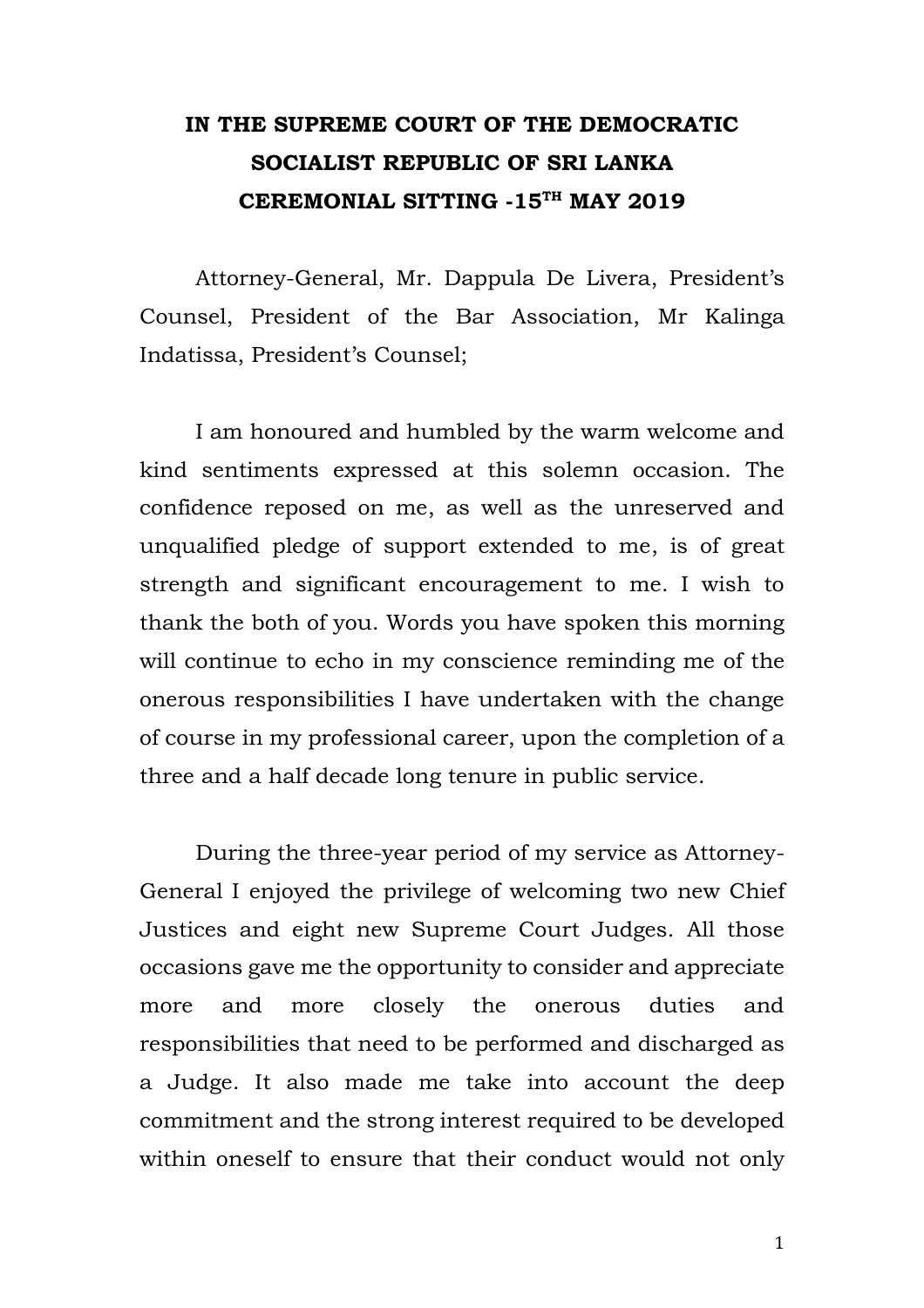protect and preserve but would further enhance the public confidence in the entire system of justice. It is customary in occasions of this nature to share our views with a wider audience for the ultimate benefit to the society.

Mr Attorney, Mr.Indatissa, we all hold all these positions in trust. Members of all three branches of the system of administration of justice - the Judiciary, the Official Bar and the Unofficial Bar – have a shared responsibility to perform their respective roles to the ultimate satisfaction of the public at large. Mutual understanding of the boundaries within which each limb has to perform their duties will further enrich the overall quality of service, delivered to the society.

Through the Charter of 18th April 1801, the Supreme Court of Judicature consisting of a Chief Justice and one Puisne Judge was established, in our motherland. This Court has now evolved into its current form consisting of the Chief Justice and of not less than six and not more than ten other Judges. The Supreme Court as the highest judicial organ of the island having jurisdiction, among other things, to adjudicate upon alleged violations of Fundamental Rights, Constitutional Jurisdiction in the Interpretation of the Constitution and Consultative Jurisdiction, carries a heavy burden to ensure that justice is dispensed to the parties who initiates proceedings, irrespective of their social status or the social status of the party against whom relief is sought, including the State.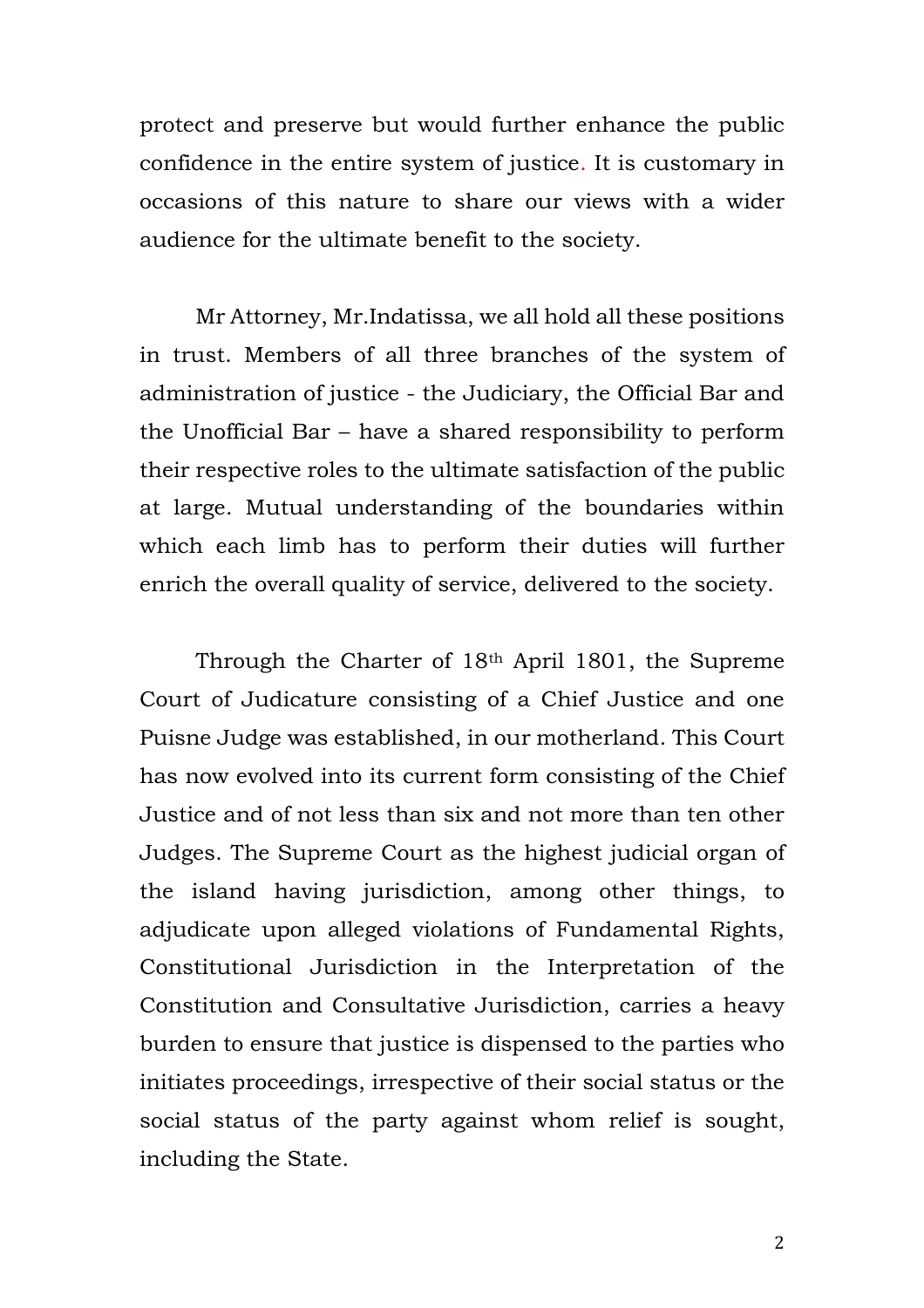It is of significant importance to note that concepts such as fair trial and *audi alteram partem* had guided the judicial mechanisms that existed in our society which pre-date colonial regimes too. A well structured hierarchical court structure consisting of several organs including *gam sabhas* and *dasa gam* dispensed justice under supervision of the King's Officers.

As Justices of the Supreme Court, who are exercising its judicial power at present, we have an obligation to preserve the dignity of this great institution and hand it over to the future generations when we relinquish our duties. We all have an obligation to discharge those duties without breaching the trust and confidence of its true owners – members of the society. **A.M.Gleeson QC** observed

"Whether they are conscious of it or not, the people repose enormous trust and confidence in the judges".

It has further been observed,

"Public confidence in and respect for the judiciary are essential to an effective judicial system and, ultimately, to democracy founded on the rule of law. A factor which is capable of undermining public respect and confidence is, any conduct of judges, in and out of court, demonstrating a lack of integrity. Judges should,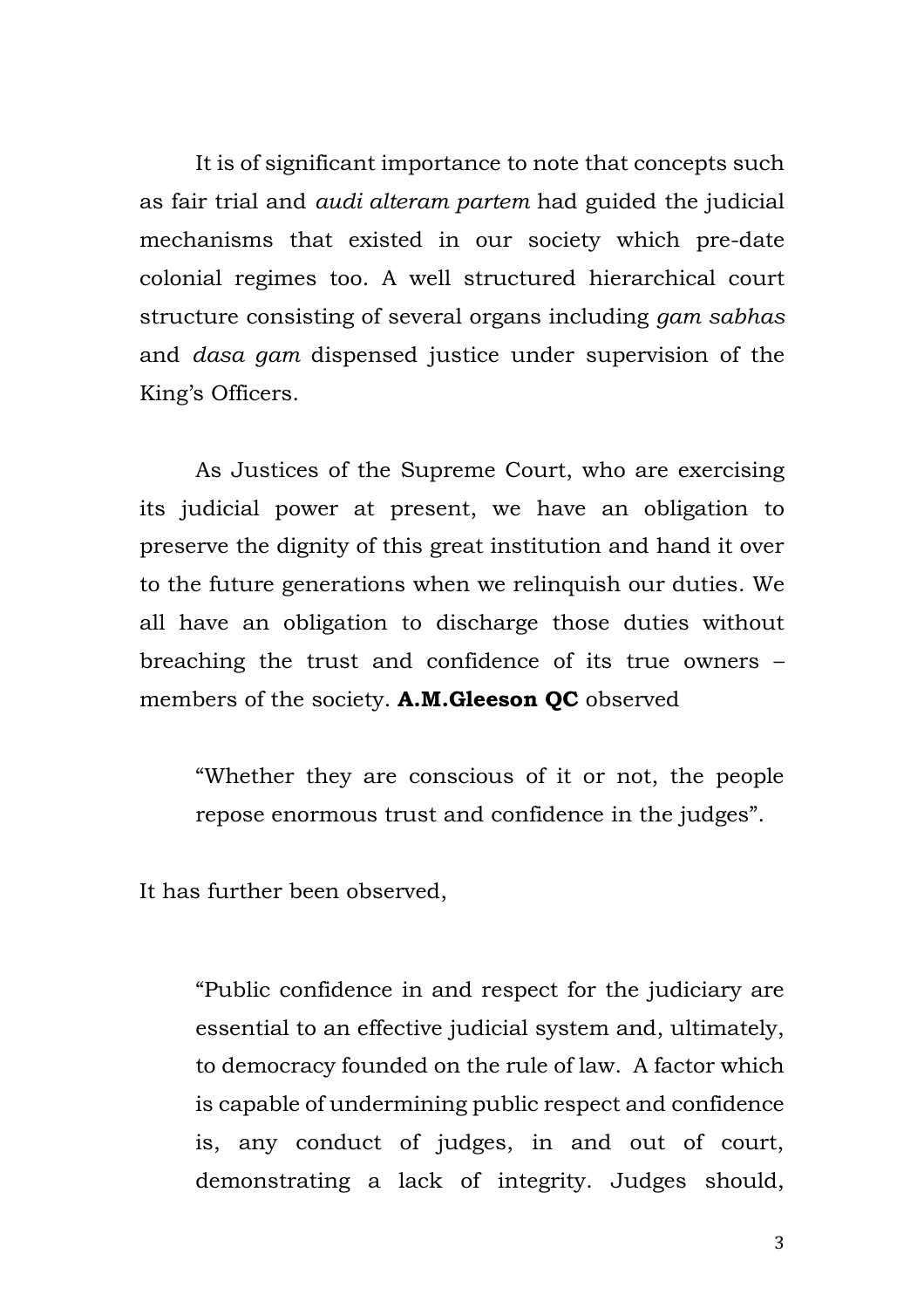therefore, strive to conduct themselves in a way that will sustain and contribute to public respect and confidence in their integrity, impartiality and good judgment";

and

"When public confidence in one judge is shaken, public confidence in the judiciary as a whole is affected"

I am fully aware and mindful of the nature and the gravity of the duties, responsibilities, trust and confidence reposed on me. I am deeply honoured to have been the sixth serving Attorney-General who is reposed with such confidence and trust over the one hundred and thirty five year long history of the Attorney-General's Department. I wish to take this opportunity to thank all those who believed in me and showered on me this great honour. It is my firm commitment to ensure that my conduct henceforth will prove the accuracy of their decision.

I strongly recognize the dedication of each of the officers and the collective contribution made by the officers of the Attorney-General's Department in discharging their duties. This great achievement is a further recognition of the positive results of the collective commitment. The team spirit and the deep sense of responsibility with which all officers walked with me during my tenure as Attorney-General irrespective of the nature of the challenges, is recognized and acknowledged.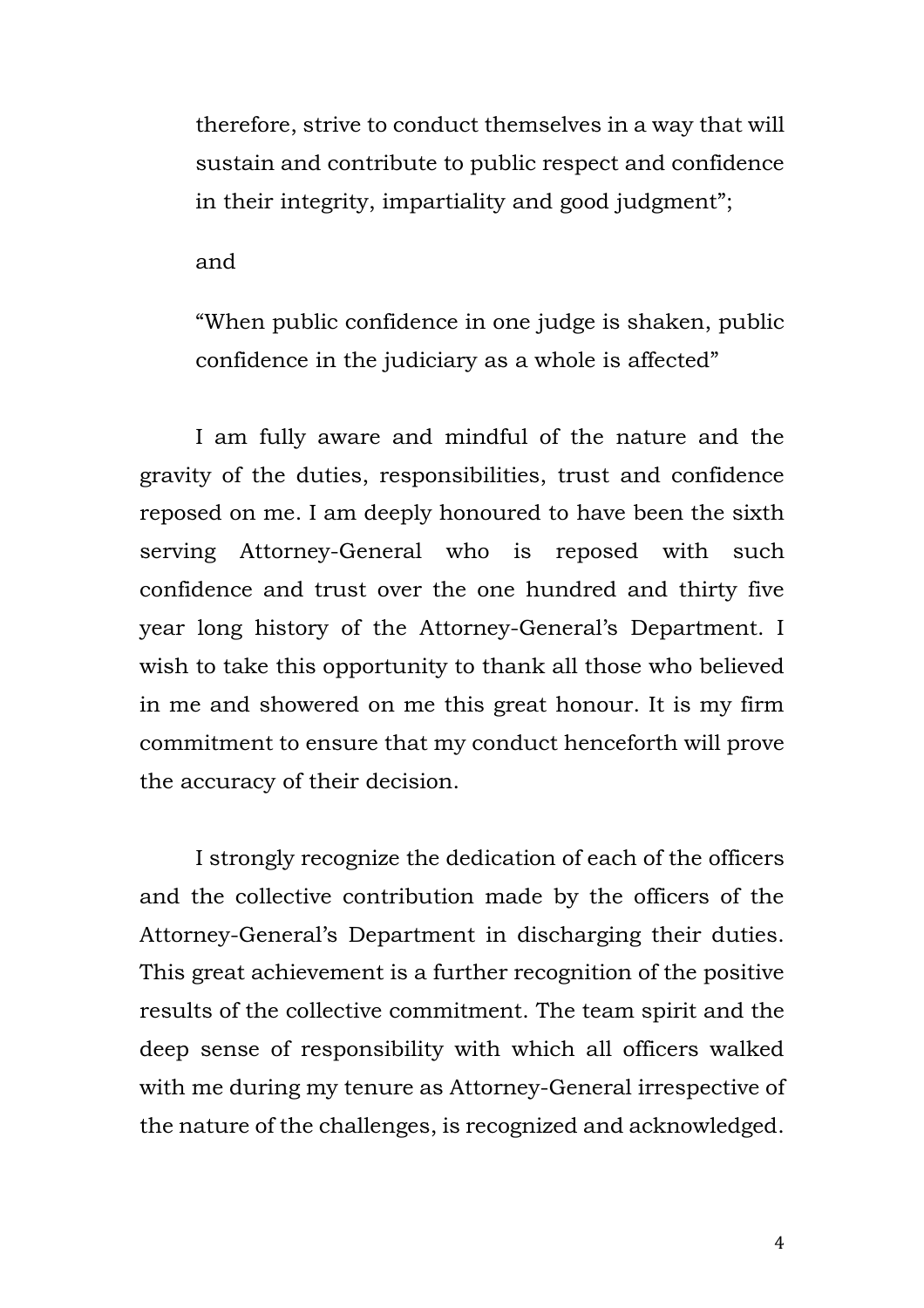I wish to take this opportunity to remember all eleven Attorneys-General under whom I had the privilege and honour to grow over three decades of my public service, as well as all the seniors whose guidance on professional and personal matters moulded me, to reach higher levels of achievements. The collegial atmosphere in this great institution – The Attorney-General's Department contributed heavily to a working environment that enhanced the efficiency and efficacy. It is this guidance, training, kind advice blended with shared responsibilities that has taken me to these heights. Thank you all.

Mr Attorney, Mr Indatissa,

In addition to the personal conduct of the judges, the efficiency and efficacy of the system of administration of justice plays an important factor fashioning the public confidence. Examples or illustrations to demonstrate the adverse impact caused on a person's life due to 'delayed justice' are too numerous to discuss in detail on an occasion of this nature. Yet, it is timely for all of us as trustees who are entrusted with responsibilities in different capacities within the legal frame work, whether one represents the Judiciary, the Official Bar or the Unofficial Bar, to think how best we could contribute to improve the existing system and enhance the quality of the final out-come provided to the society. None of us can ignore the reality - that we are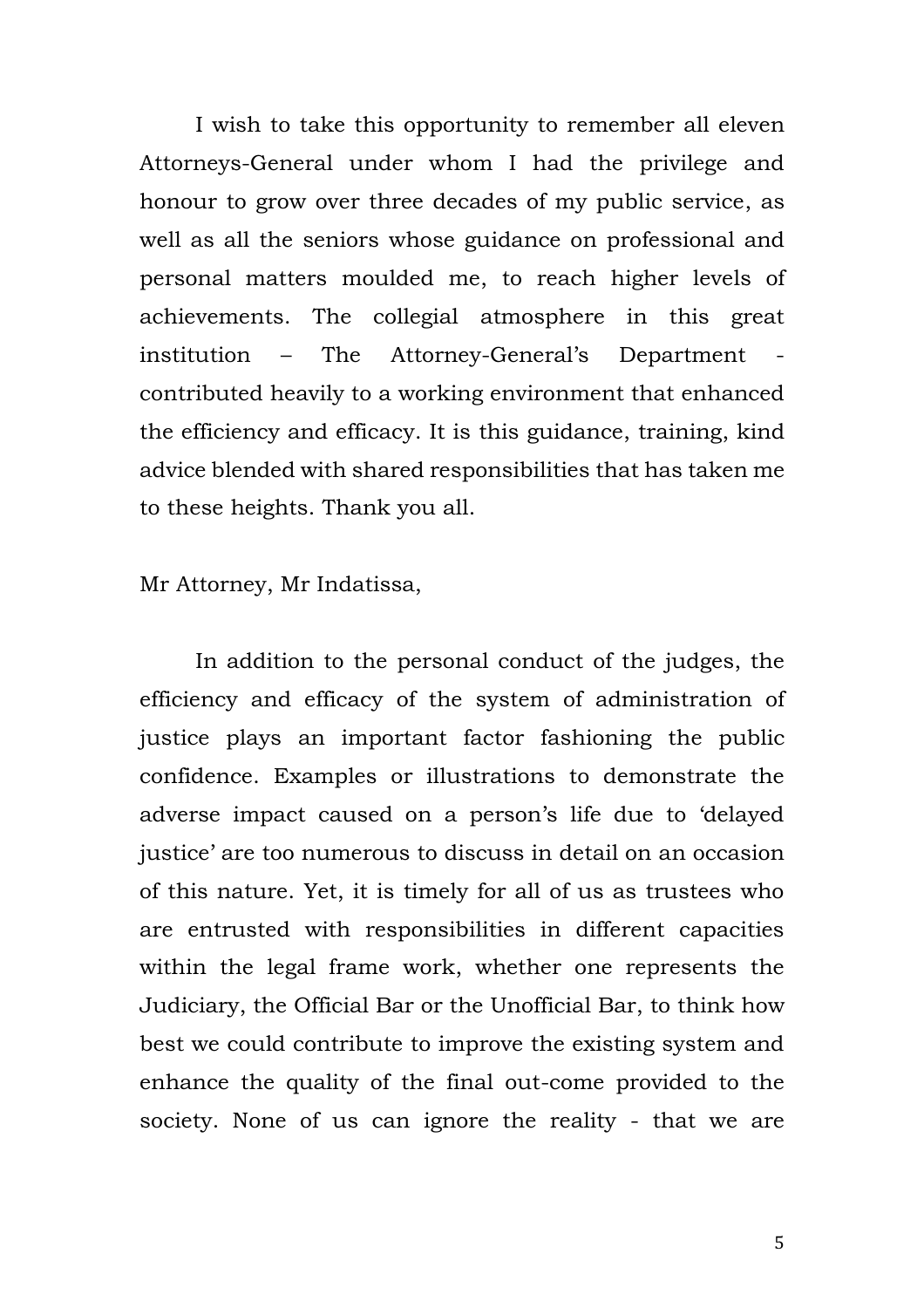expected to hold all these positions in trust and play different roles, to the benefit of society.

When we celebrate our personal gains and achievements within this system, it is also important to review our conduct and re think as to how we could contribute towards the betterment of the society who is the legitimate beneficiary of all these mechanisms. A genuine effort blended with a strong will of all stakeholders, including judges and members of the bar, will be the sole avenue that would pave way for a change; A change that would lead to the benefit of the real owners on this entire system – members of the society. It is necessary to examine current practices, procedures as well as rules; objectively, leaving aside personal interests of individuals or groups, and take decisions on how best we could improve the existing system. My firm belief is that a collective effort with a strong commitment will pave the way to achieve this goal. It is my desire to embark on this journey with the participation of all sectors.

Impact of delayed justice is not solely confined to the litigants or their families. Areas such as Economic development, Investor confidence, improvements in the financial sector and International relations will also be fashioned based on the efficiency and efficacy of the judicial sector.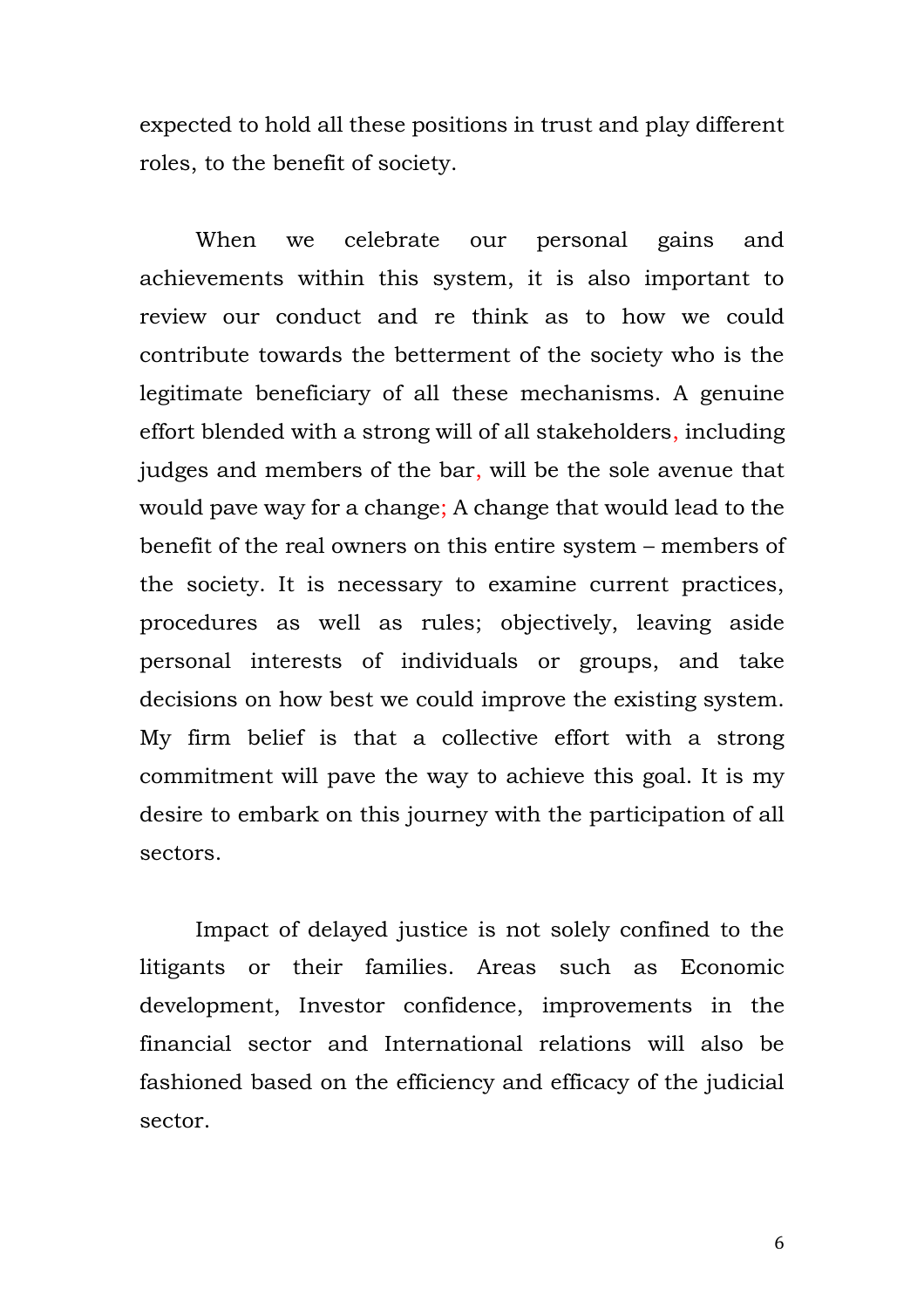A well-disciplined mind with a strong commitment to efficiency and efficacy, working within a facilitative legal frame-work would bring in the desired results to overcome this obstructive hurdle.

When speaking of the development of an efficient, efficacious and disciplined mind and framework of thought, one must reminisce of the importance and impact of one's early years, on oneself.

The strong and firm foundation that was laid during thirteen years at my *alma mater* – Maliyadewa College, Kurunegala – stood firm enabling me to build my professional career. It is with a deep sense of gratitude I remember all the teachers and principals who showed me the path to success. Care and guidance received was not confined to text-book activities but spanned over to activities outside class room such as scouting, music and badminton. It is with deep sorrow I observe that some of those great teachers are not among us for me to show my gratitude in person. Great friendships developed over this period were an added comfort to step into the next phase in life, having successfully completed this important chapter. It brings me great joy to see a few you here within these sacred walls, this morning.

The wonderful atmosphere I enjoyed at Sri Lanka Law College during the next three-year period gave me the opportunity to commence my long journey with much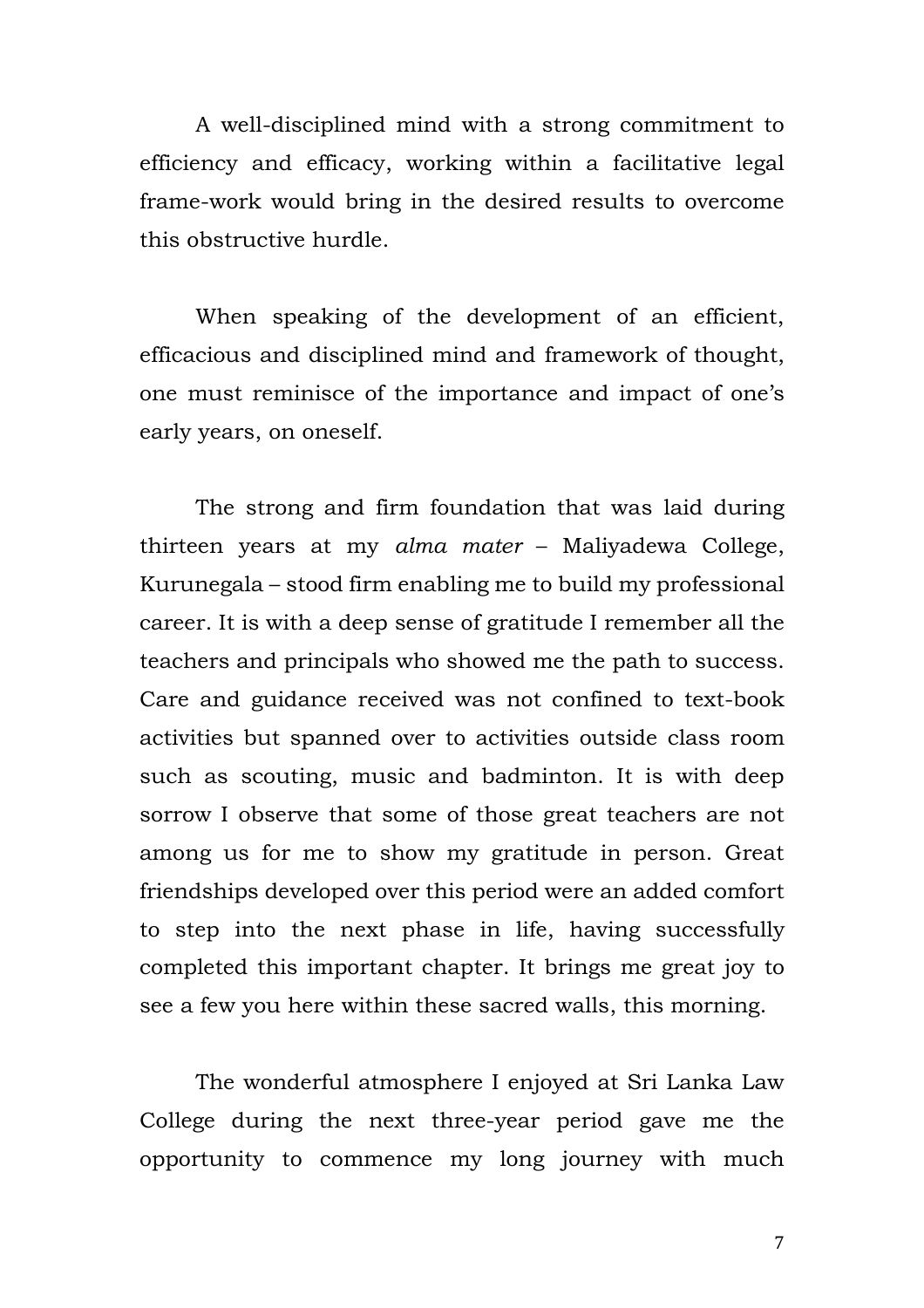enthusiasm and courage. Learning a series of subjects covering an area completely different to what I was exposed to during school days did not become a serious challenge due to the guidance received from all the lecturers and the warm friendships developed among us – the batch of '79. I take this opportunity to pay my gratitude to all of them. On a personal note it is with much happiness and joy I occupy this seat today, along with my brother Judges, Justice Buwaneka Aluvihare, Justice Vijith Malalgoda and Justice Sisira De Abrew with whom I had the privilege of continuing a warm and close association with great affection, for over a period of four decades.

At this juncture it is timely for me to acknowledge the pivotal guidance I received from few personalities in the legal fraternity. The path of my professional journey would not have reached these heights, if not for their kind guidance and advice. Late Mr Justice P. Ramanathan, Late Mr S.Pullenayagam, Late Mr Daya Perera, President's Counsel and late Mr C. Vicknarajah instilled in me an interest, which cleared the pathway of the professional career; the interest to join this great institution, the Attorney-General's Department. Unhesitant acceptance into the chambers as an apprentice and thereafter as a junior counsel by Mr. Ariya Rekawa President's Counsel and Mrs. Elsie Shantha Rekawa marks the beginning of this long journey. I appreciate the guidance and affection extended to me by all these great personalities. The professional competency, dedication and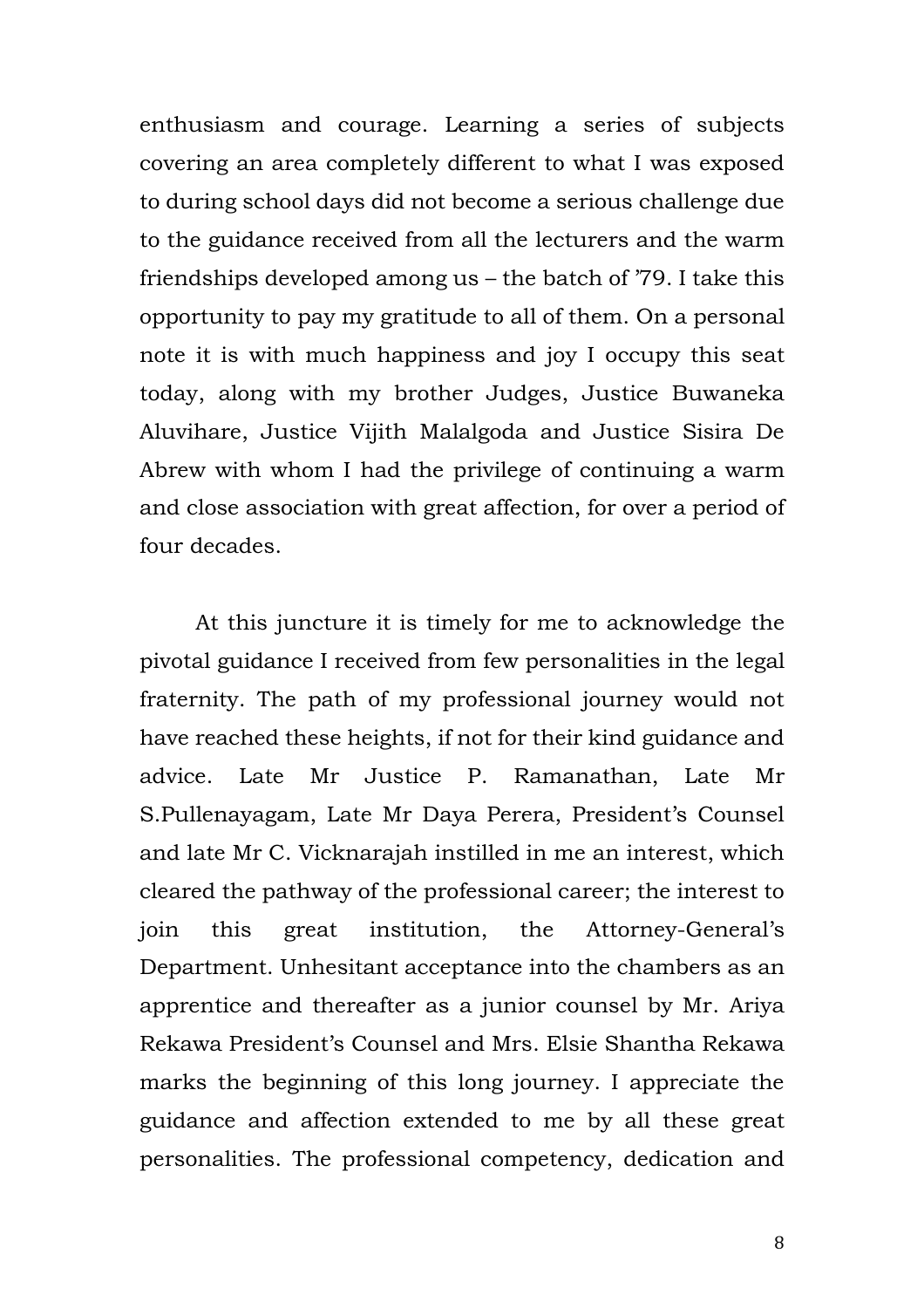commitment of the judges of the High Court before whom I had the privilege to conduct prosecutions during my formative years as a State Counsel and the Justices of the Court of Appeal and the Supreme Court before whom I appeared thereafter, and the keen interest and enthusiasm with which they guided me without any hesitation or reservations was of immense help to build confidence in me. Regrettably, a long list of them paired with the time constraints does not permit me to name them individually.

Mr Attorney, Mr Indatissa,

Freedom, peace, order and good governance - the essentials of the society we treasure – depend on the ultimate analysis, on the faithful performance of judicial duty. It is only when the community has confidence in the integrity and capacity of the judiciary that the community is governed by the rule of law.

A judge is described as *"the pillar of the entire justice system"*.

**The Canadian Supreme Court** had recognized that the public has a right to demand *"virtually irreproachable conduct from anyone performing a judicial function."*

Maintaining Highest Standards of integrity in both their professional and personal lives is a *'sine quo non'* of the qualities of a Judge. Their Knowledge about the law, the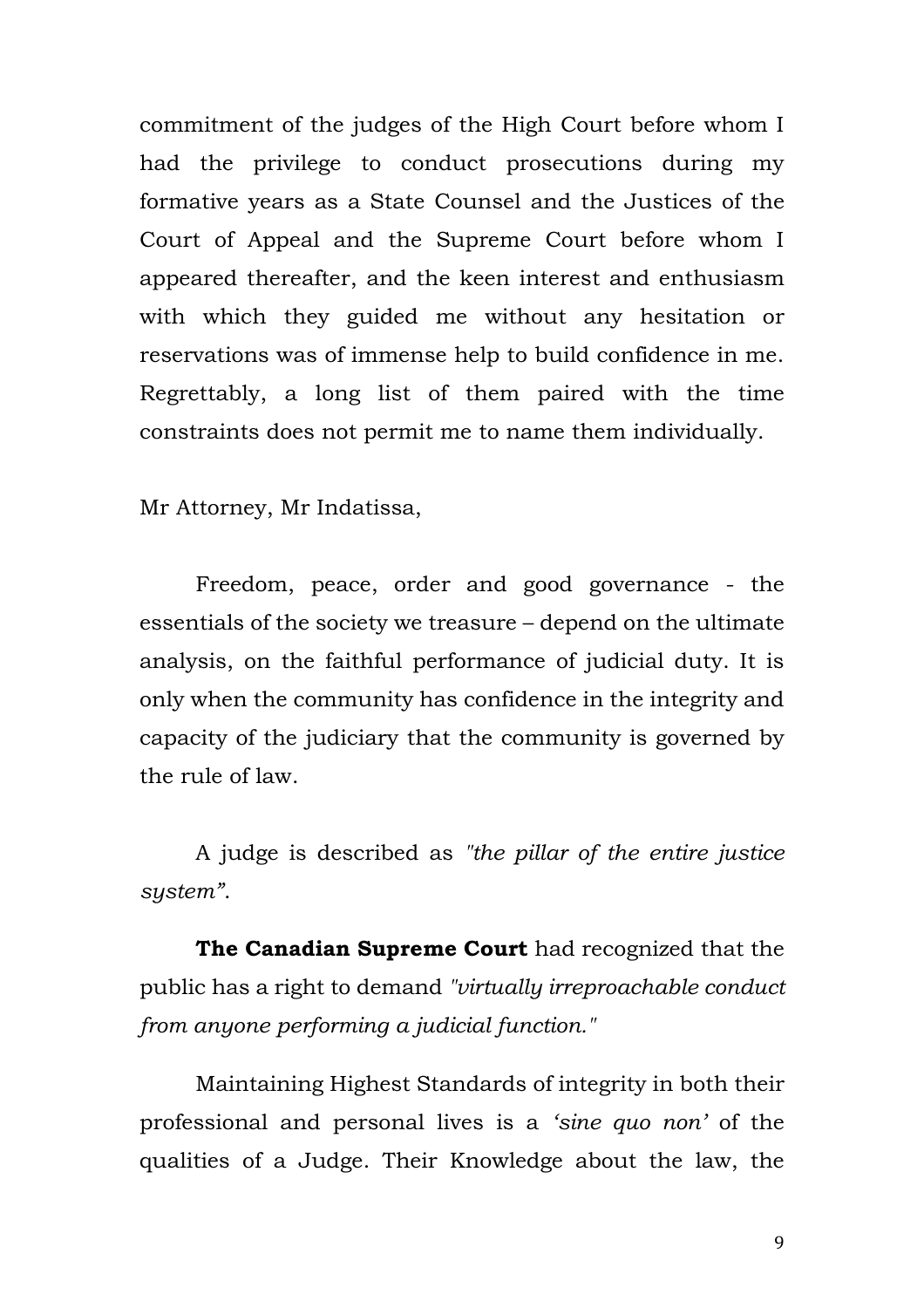ability to analyse legal issues and to take decisions based on the context of different factual scenarios, deliver their decisions in a cogent and clear manner are a few of the qualities Judges should be equipped with, for them to deliver justice to the great expectations of the litigants who come before them.

Impartiality must be an attribute of each individual judge and also of the judiciary as a whole. Impartiality and the appearance of impartiality are necessary for the maintenance of public confidence in the judicial system

The duty of a judge, is to do right by all manner of people, according to law, without fear or favour, affection or ill will. These words can be traced to the promise King John made in 1215 to his barons when he put his seal on the *Magna Carta* **– the Great Charter**

*"We will sell to no man, we will not deny or delay to any man either justice or right"*

Judges should be fair and open-minded, and should appear to be fair and open-minded. They should be good listeners but should be able, when required, to ask questions that get to the heart of the issue before the court. They should be courteous in the courtroom but firm when it is necessary to rein in a rambling lawyer, a disrespectful litigant or an unruly spectator.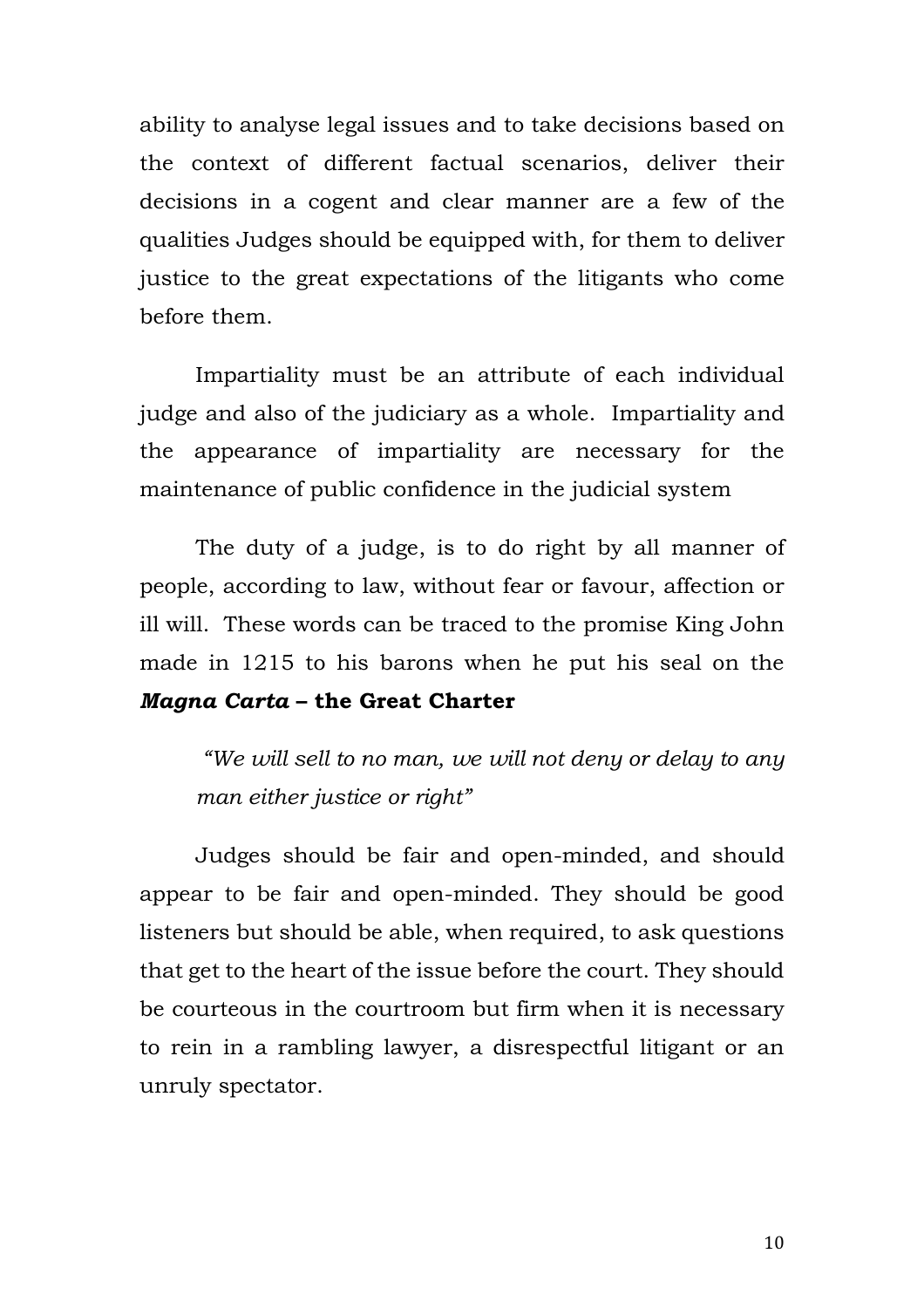**Lord Devlin** in his book "*The Judge"* explained the inter-relationship of some of the concepts referred to above as follows;

"*This is why impartiality and the appearance of it are the supreme judicial virtues. It is the verdict that matters, and if it is incorrupt, it is acceptable. To be incorrupt it must bear the stamp of a fair trial."*

To most, private and professional lives remain independent of each other, being separated by a fine line. However, this may not be the case for a judge. The duty of a judge in discharging justice lies entirely on what is known as his or her moral compass. I stand here today because my own moral compass was deemed worthy enough to be considered within the sacred walls of the court of Law. Yet, my moral compass is not in fact mine alone. My parents, my seven siblings, my loving wife, her parents, eight siblings and our lovely children; you've all contributed to this moment. You've been a vital part of my life and the principles I've come to govern myself by, and thus here I stand.

Memories of a childhood filled with love, care and joy shared along with seven siblings is more than a treasure to preserve and cherish in. The wonderful home created by Pappa, Dr. J.A.Buddhadasa and our beloved Amma, having made so many sacrifices with the sole aim of guiding us in the right direction was of immense strength in my forward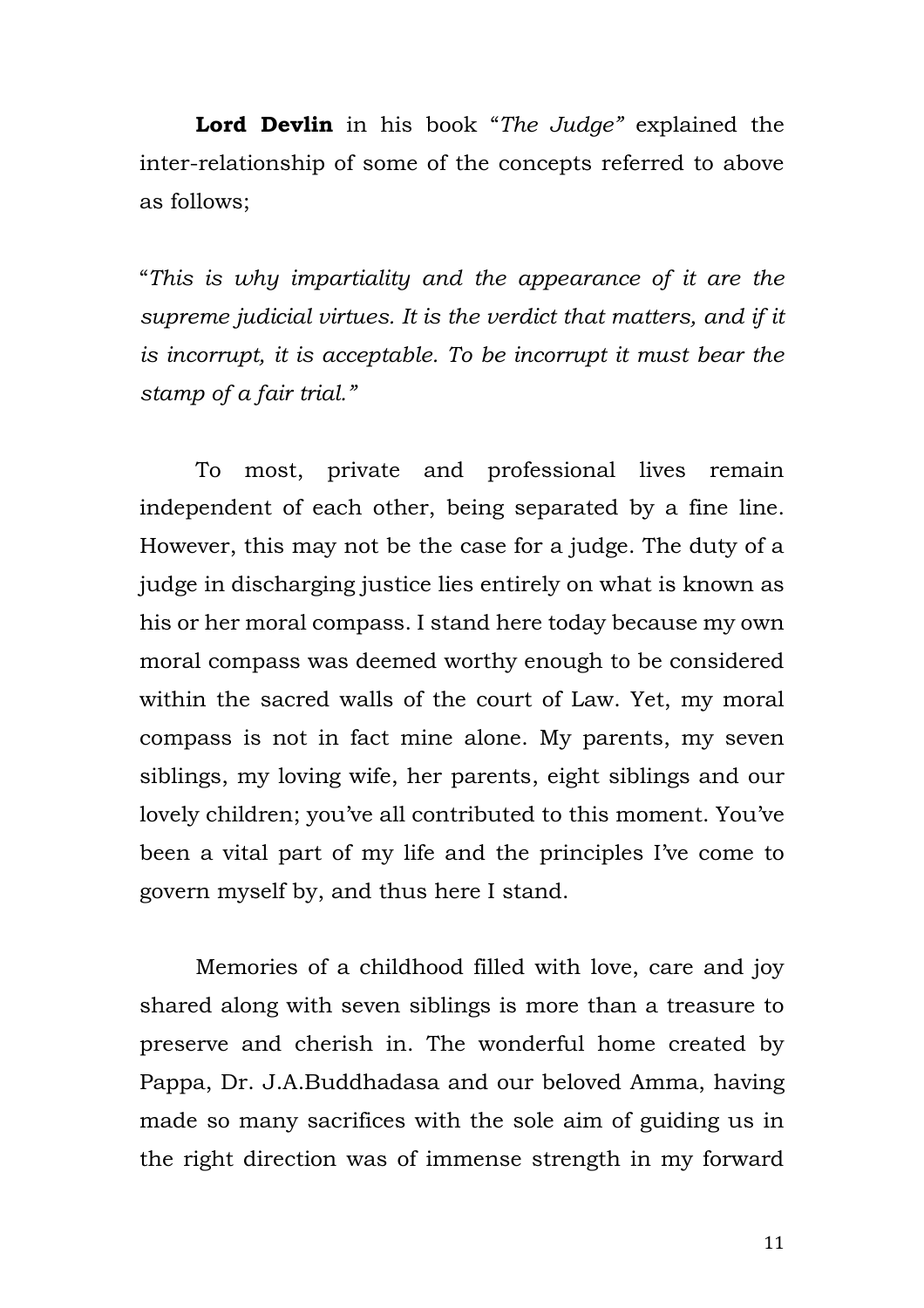march. We are unfortunate that one of the pillars of strength and support – my beloved mother late Mrs. Eugene Weerakone Buddhadasa - left us two and a half decades ago, leaving a deep void in us. I am eternally indebted to my parents.

I am deeply grateful to my beloved wife Kalyanapriya who always walked with me side by side and gave me the courage and strength to meet all challenges, be it in my professional life or my personal life. Being a lawyer yourself, once our family expanded you sacrificed your professional career and took care of everything at home, leaving me nothing to worry about and allowing me to focus on my professional career and the finer parts of being a husband and father. You did not walk into my life alone; but with eight lovely siblings. All of us were blessed with the love, care and guidance of late amma, Mrs. Soma Weerasundara, and thaththa, Ayurvedic Dr. W. I. Fernando, – better known as *"konda wedamahathmaya"* – together whose wisdom and kind heart healed many thousands of people giving them the greatest gift – good health. They would have rejoiced with us, if we were lucky to be with them today.

The wide understanding our children Pulina and Nishalya developed regarding the life of a public servant, the strong will to enjoy and grow up in such an environment and the unhesitant acceptance of the values we inculcated in them, gave me extra strength to continue with my career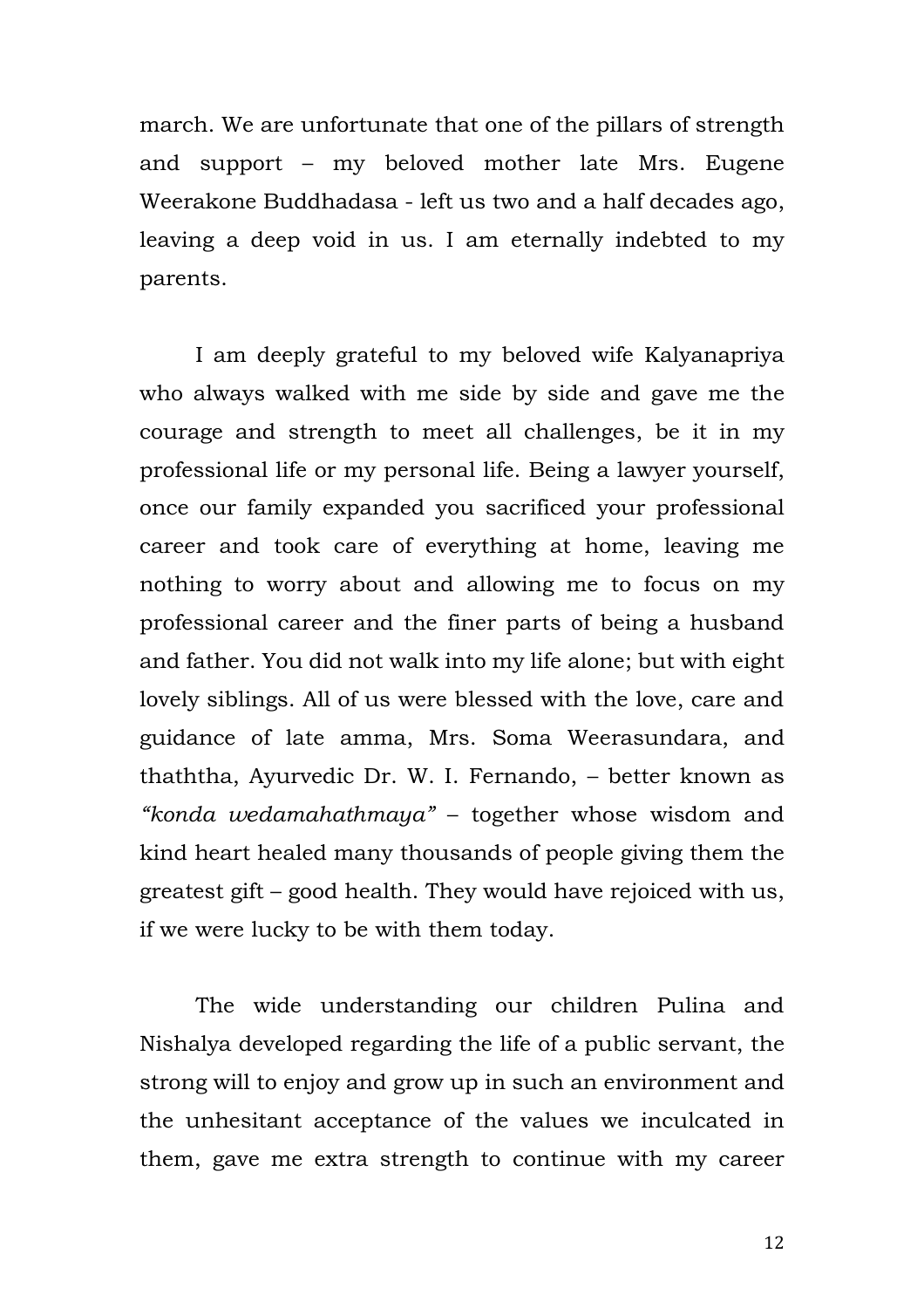without any reservations or regrets. The continued love, affection and the understanding all three of you share with me will provide me the strength and courage to discharge all duties and responsibilities while holding this hallowed position in the temple of justice.

I have been incredibly fortunate with the people who have been a part of my life, be it my parents, siblings, my wife, my parents-in-law, my children, teachers, friends or colleagues. Taking into consideration all the incidents that had to happen for me to have met all of you, I am compelled to believe that fate played its hand and you are in fact a part of my destiny. You have laid the stepping-stones for my journey to this seat. To the destiny that brought me these people, I acknowledge you and I salute you. To the destiny that is the people in my life, I bow my head.

## **Justice Shirley S. Abrahamson** said

"The essence of being a good judge is, after all, the ability to decide the case on the facts and the law without any extraneous influences and without fear that a reviewing court, the siblings on the bench, the neighbours, the electorate, or the media are going to dislike the decision".

It is my firm commitment that I would take all possible measures within my reach to ensure that the quality of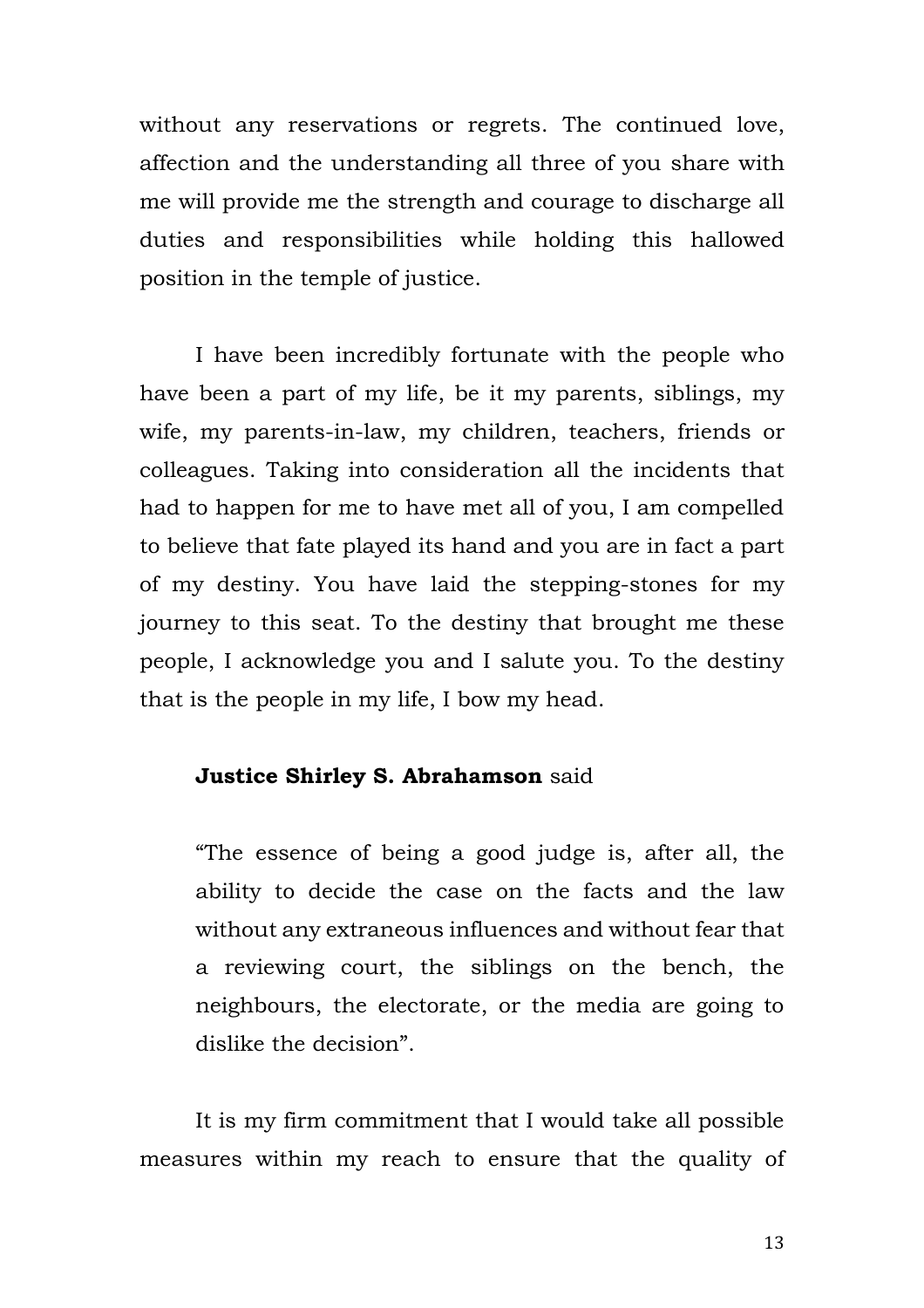justice dispensed during my tenure would meet all these high standards.

Today marks the beginning of what is going to be the pinnacle of my career. At this time, I'm reminded of the *Maha Sangha Rathnaya* who have showered me with their blessings throughout, as well as the other religious leaders I had the pleasure of meeting in the recent past. I'm extremely appreciative of your blessings and am thankful for including me in your prayers.

It is indeed an honour and a privilege for me to have received this great opportunity to join hands with my sister judge and nine brother judges, all of whom have tirelessly worked through this journey taking different paths and coming together at the pinnacle of our judicial hierarchy. Walking with them this journey of commitment and dedication will provide me with added strength and courage to meet all challenges and ensure that the outcome of the proceedings in this temple of justice will serve justice to all equally and will contribute to further strengthen democracy and the rule of law in our motherland.

It is also pertinent to remind this august assembly that we all are passing through a gloomy season where the importance and significance of one noble teaching is brightly shining above us in this universe - the rule of impermanence. The need to dwell upon this rule at this juncture is not to shy